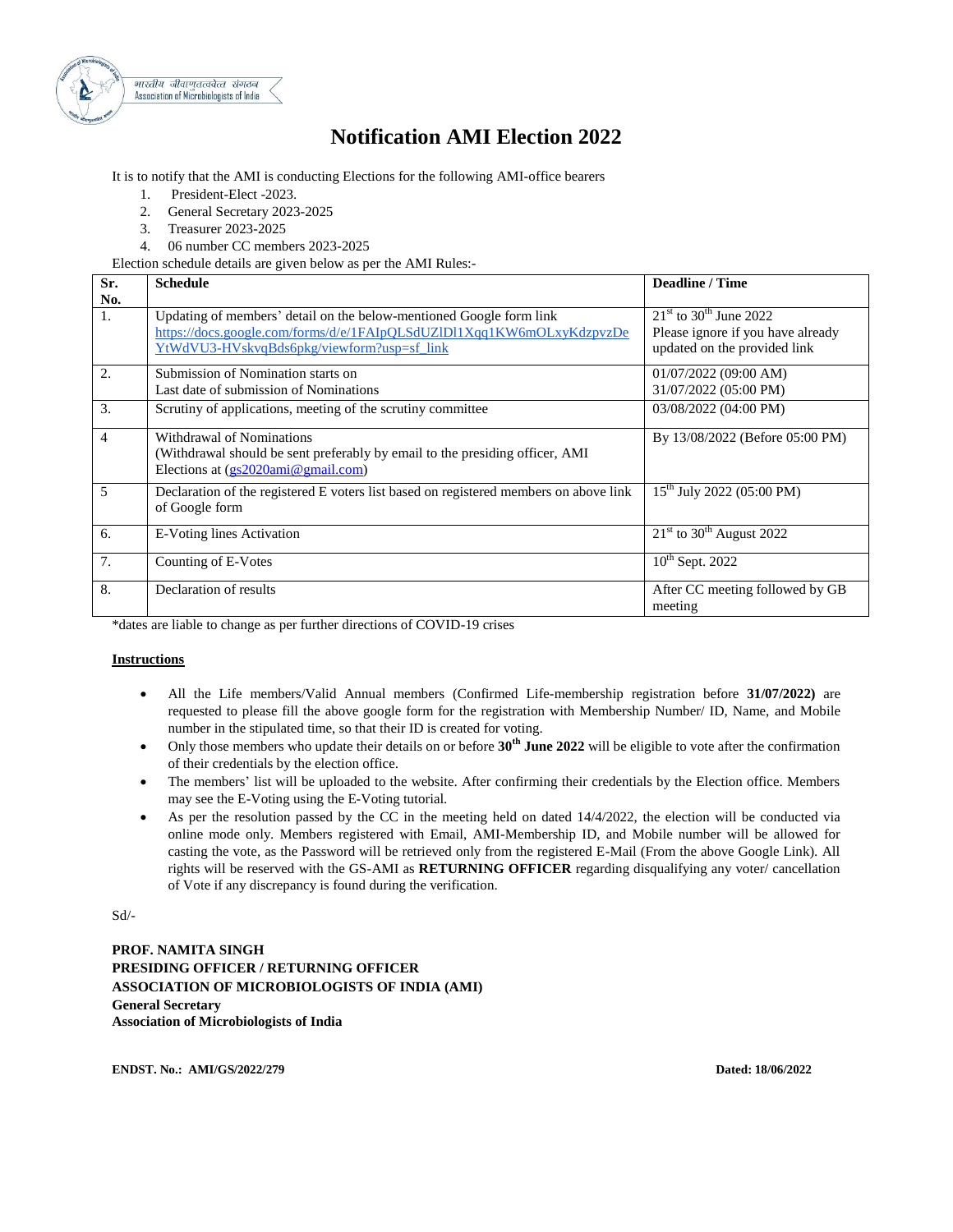

# **Association of Microbiologists of India**

# **FORMAT FOR NOMINATION FORM FOR THE POST OF**

**President-Elect-2023/ General Secretary/Treasurer/CC members** 

#### **(Use the same format for sending nomination and see the rules of nomination on AMI)**

We hereby propose the name of Prof./Dr./Mr./ Mrs.

#### **For the post of President Elect-(2023)/ / General Secretary/Treasurer/EC members**

\_\_\_\_\_\_\_\_\_\_\_\_\_\_\_\_\_\_\_\_\_\_\_\_\_\_\_\_\_\_\_\_\_\_\_\_\_\_\_\_\_\_\_\_\_\_\_\_\_\_\_\_\_\_\_\_\_\_\_\_\_\_\_\_\_\_\_\_\_\_\_\_\_\_\_\_\_\_\_\_ \_\_\_\_\_\_\_\_\_\_\_\_\_\_\_\_\_\_\_\_\_\_\_\_\_\_\_\_\_\_\_\_\_\_\_\_\_\_\_\_\_\_\_\_\_\_\_\_\_\_\_\_\_\_\_\_\_\_\_\_\_\_\_\_\_\_\_\_\_\_\_\_\_\_\_\_\_\_

\_\_\_\_\_\_\_\_\_\_\_\_\_\_\_\_\_\_\_\_\_\_\_\_\_\_\_\_\_\_\_\_\_\_\_\_\_\_\_\_\_\_\_\_\_\_\_\_\_\_\_\_\_\_\_\_\_\_\_\_\_\_\_\_\_\_\_\_\_\_\_\_\_\_\_\_\_\_\_\_ \_\_\_\_\_\_\_\_\_\_\_\_\_\_\_\_\_\_\_\_\_\_\_\_\_\_\_\_\_\_\_\_\_\_\_\_\_\_\_\_\_\_\_\_\_\_\_\_\_\_\_\_\_\_\_\_\_\_\_\_\_\_\_\_\_\_\_\_\_\_\_\_\_\_\_\_\_\_

\_\_\_\_\_\_\_\_\_\_\_\_\_\_\_\_\_\_\_\_\_\_\_\_\_\_\_\_\_\_\_\_\_\_\_\_\_\_\_\_\_\_\_\_\_\_\_\_\_\_\_\_\_\_\_\_\_\_\_\_\_\_\_\_\_\_\_\_\_\_\_\_\_\_\_\_\_\_\_

\_\_\_\_\_\_\_\_\_\_\_\_\_\_\_\_\_\_\_\_\_\_\_\_\_\_\_\_\_\_\_\_\_\_\_\_\_\_\_\_\_\_\_\_\_\_\_\_\_\_\_\_\_\_\_\_\_\_\_\_\_\_\_\_\_\_\_\_\_\_\_\_\_\_\_\_\_\_\_

\_\_\_\_\_\_\_\_\_\_\_\_\_\_\_\_\_\_\_\_\_\_\_\_\_\_\_\_\_\_\_\_\_\_\_\_\_\_\_\_\_\_\_\_\_\_\_\_\_\_\_\_\_\_\_\_\_\_\_\_\_\_\_\_\_\_\_\_\_\_\_\_\_\_\_\_\_\_\_\_ \_\_\_\_\_\_\_\_\_\_\_\_\_\_\_\_\_\_\_\_\_\_\_\_\_\_\_\_\_\_\_\_\_\_\_\_\_\_\_\_\_\_\_\_\_\_\_\_\_\_\_\_\_\_\_\_\_\_\_\_\_\_\_\_\_\_\_\_\_\_\_\_\_\_\_\_\_\_

\_\_\_\_\_\_\_\_\_\_\_\_\_\_\_\_\_\_\_\_\_\_\_\_\_\_\_\_\_\_\_\_\_\_\_\_\_\_\_\_\_\_\_\_\_\_\_\_\_\_\_\_\_\_\_\_\_\_\_\_\_\_\_\_\_\_\_\_\_\_\_\_\_\_\_\_\_\_\_

\_\_\_\_\_\_\_\_\_\_\_\_\_\_\_\_\_\_\_\_\_\_\_\_\_\_\_\_\_\_\_\_\_\_\_\_\_\_\_\_\_\_\_\_\_\_\_\_\_\_\_\_\_\_\_\_\_\_\_\_\_\_\_\_\_\_\_\_\_\_\_\_\_\_\_\_\_\_\_

\_\_\_\_\_\_\_\_\_\_\_\_\_\_\_\_\_\_\_\_\_\_\_\_\_\_\_\_\_\_\_\_\_\_\_\_\_\_\_\_\_\_\_\_\_\_\_\_\_\_\_\_\_\_\_\_\_\_\_\_\_\_\_\_\_\_\_\_\_\_\_\_\_\_\_\_\_\_\_\_\_\_\_\_ \_\_\_\_\_\_\_\_\_\_\_\_\_\_\_\_\_\_\_\_\_\_\_\_\_\_\_\_\_\_\_\_\_\_\_\_\_\_\_\_\_\_\_\_\_\_\_\_\_\_\_\_\_\_\_\_\_\_\_\_\_\_\_\_\_\_\_\_\_\_\_\_\_\_\_\_\_\_\_\_\_\_

Signature of the Proposer: \_\_\_\_\_\_\_\_\_\_\_\_\_\_\_\_\_\_\_\_\_\_\_\_\_\_\_\_\_\_\_\_\_\_\_\_\_\_\_\_\_\_\_\_\_\_\_\_\_\_\_\_\_\_\_\_\_\_

Name and Address in Block Letters:

Signature of the Seconder:

Name and Address in Block Letters:

Signature of the Seconder:

Name and Address in Block Letters:

## **CONSENT OF THE CANDIDATE**

I agree to stand as a candidate to the office of President Elect-(2023)/ General Secretary/Treasurer/CC members of Association of Microbiologists of India (AMI).

Name and Address in Block Letters:

**BIODATA OF THE CANDIDATE: (Briefly highlight the academic and administration achievements)**

\_\_\_\_\_\_\_\_\_\_\_\_\_\_\_\_\_\_\_\_\_\_\_\_\_\_\_\_\_\_\_\_\_\_\_\_\_\_\_\_\_\_\_\_\_\_\_\_\_\_\_\_\_\_\_\_\_\_\_\_\_\_\_\_\_\_\_\_\_\_\_\_\_\_\_\_\_

\_\_\_\_\_\_\_\_\_\_\_\_\_\_\_\_\_\_\_\_\_\_\_\_\_\_\_\_\_\_\_\_\_\_\_\_\_\_\_\_\_\_\_\_\_\_\_\_\_\_\_\_\_\_\_\_\_\_\_\_\_\_\_\_\_\_\_\_\_\_\_\_\_\_\_\_\_\_